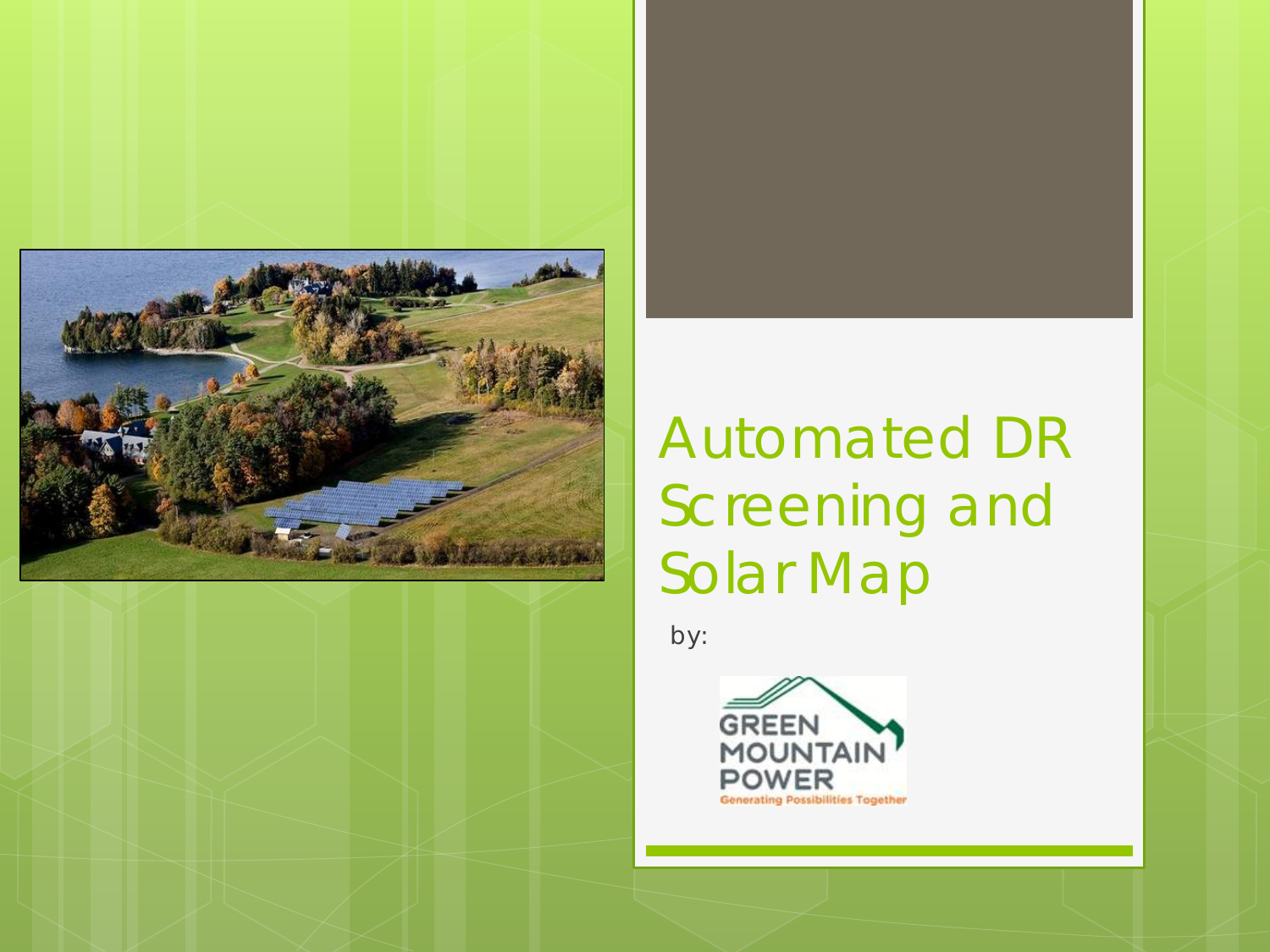# Objective and Goals

Transparent DR Interconnection in GMP's electrical distribution system by making the technical grid information available to developers

### o The Project will:

- **o** Enable optimal siting of DR while reducing interconnection cost and project lead time
- **o** Improve GMP's efficiency and accuracy on DR interconnection analysis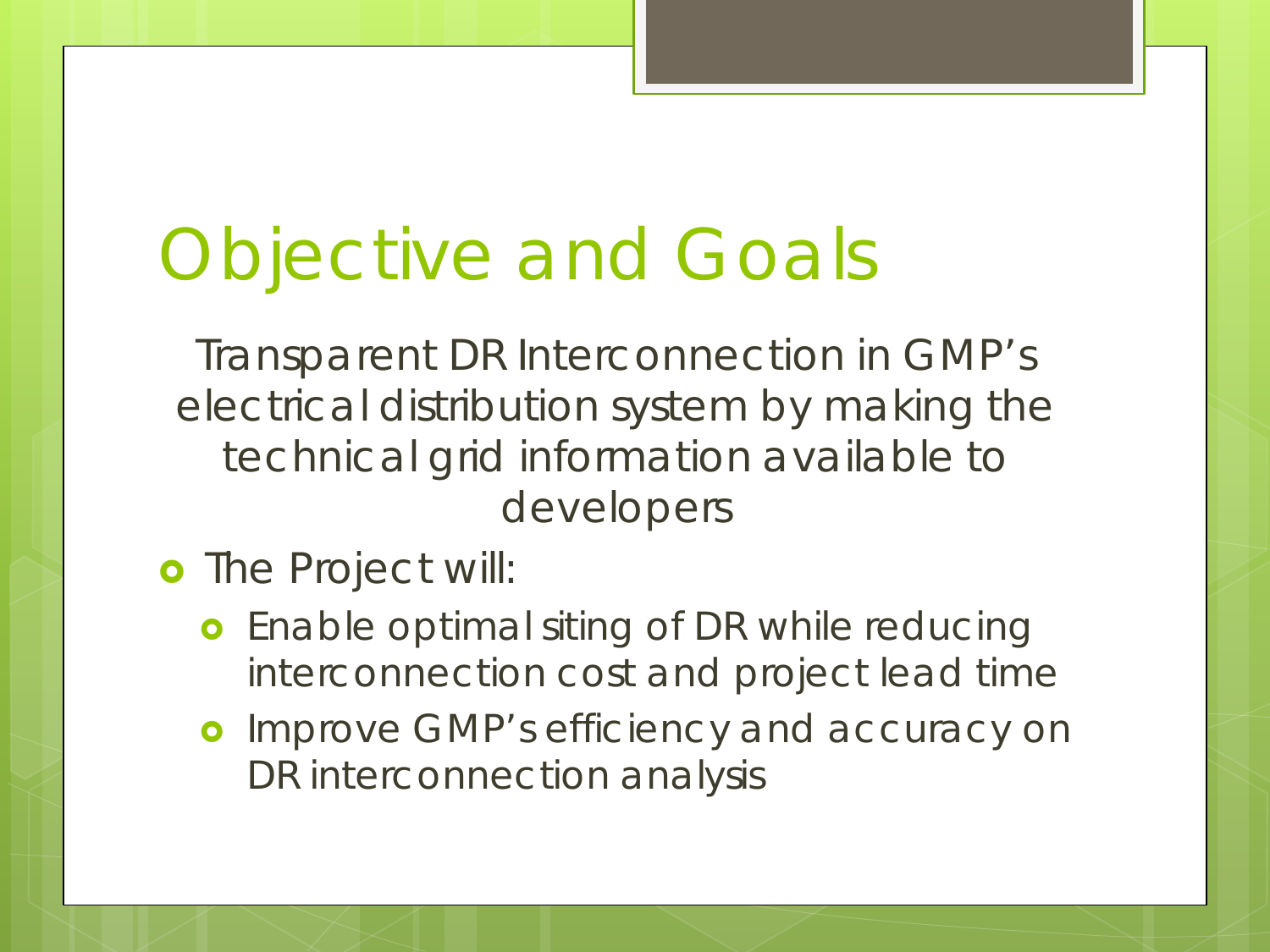## Solar Map

#### Distribution System Information Map



[http://gmp.maps.arcgis.com/apps/OnePane/basicviewer/index.h](http://gmp.maps.arcgis.com/apps/OnePane/basicviewer/index.html?appid=dcf1de0fd1ff4cd29d81ca534d3b0318)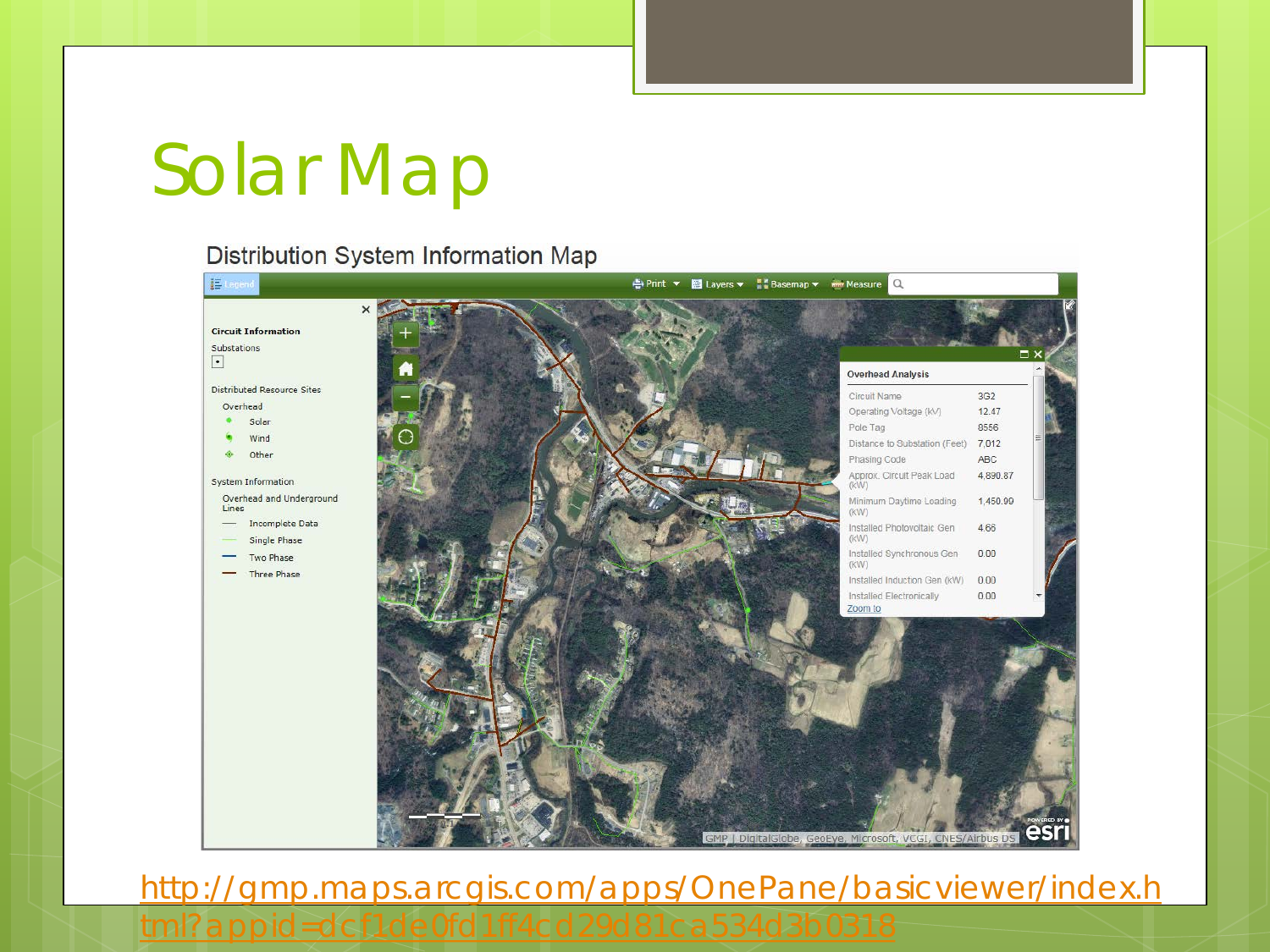# Automated DR Screening

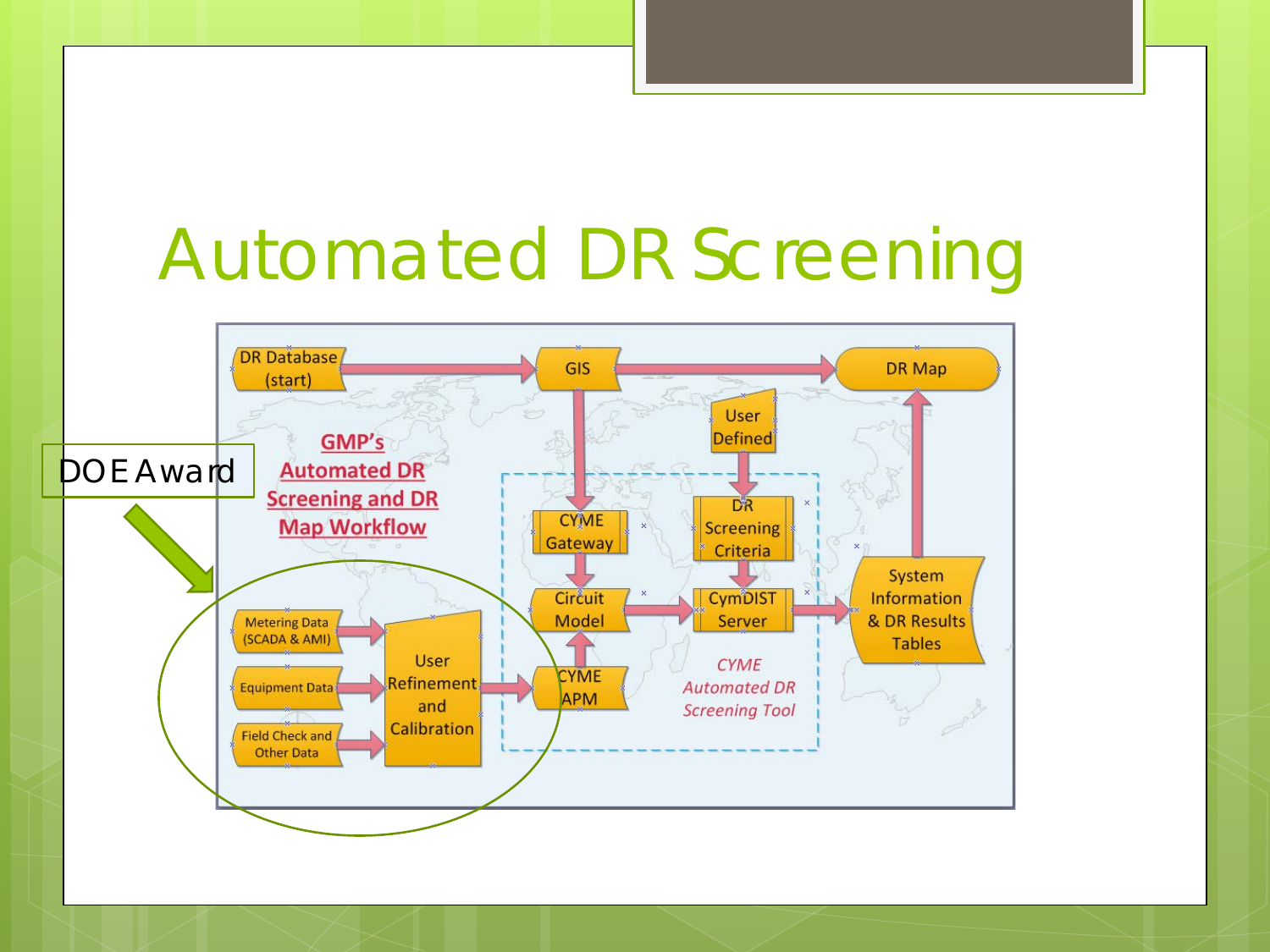### Automated DR Screening

- o Integration of metered load data, GIS information and Distributed Resource (DR) Database
	- **o** Metered load data from SCADA, AMI and MV90
	- GIS data includes GMP's distribution circuit infrastructure and equipment information, such as regulators, capacitors, conductor and cable size types, and protective and switching devices.
	- **o** DR database provides the size and type of the DR system and the location relative to GMP's GIS data.
- **•** Refinement and visual display of all GMP distribution circuits with table showing pertinent grid information, necessary for evaluation of interconnection.
- **o** Development of circuit calibration tools to properly simulate actual circuit metering data. This provides proper depiction of circuit load distribution, voltage performance and other system parameters.
- **o** Complete Capacity load flow analysis for each protective zone in a circuit; screening specific locations to assist developers in determining the maximum generation that can be added for potential interconnection.